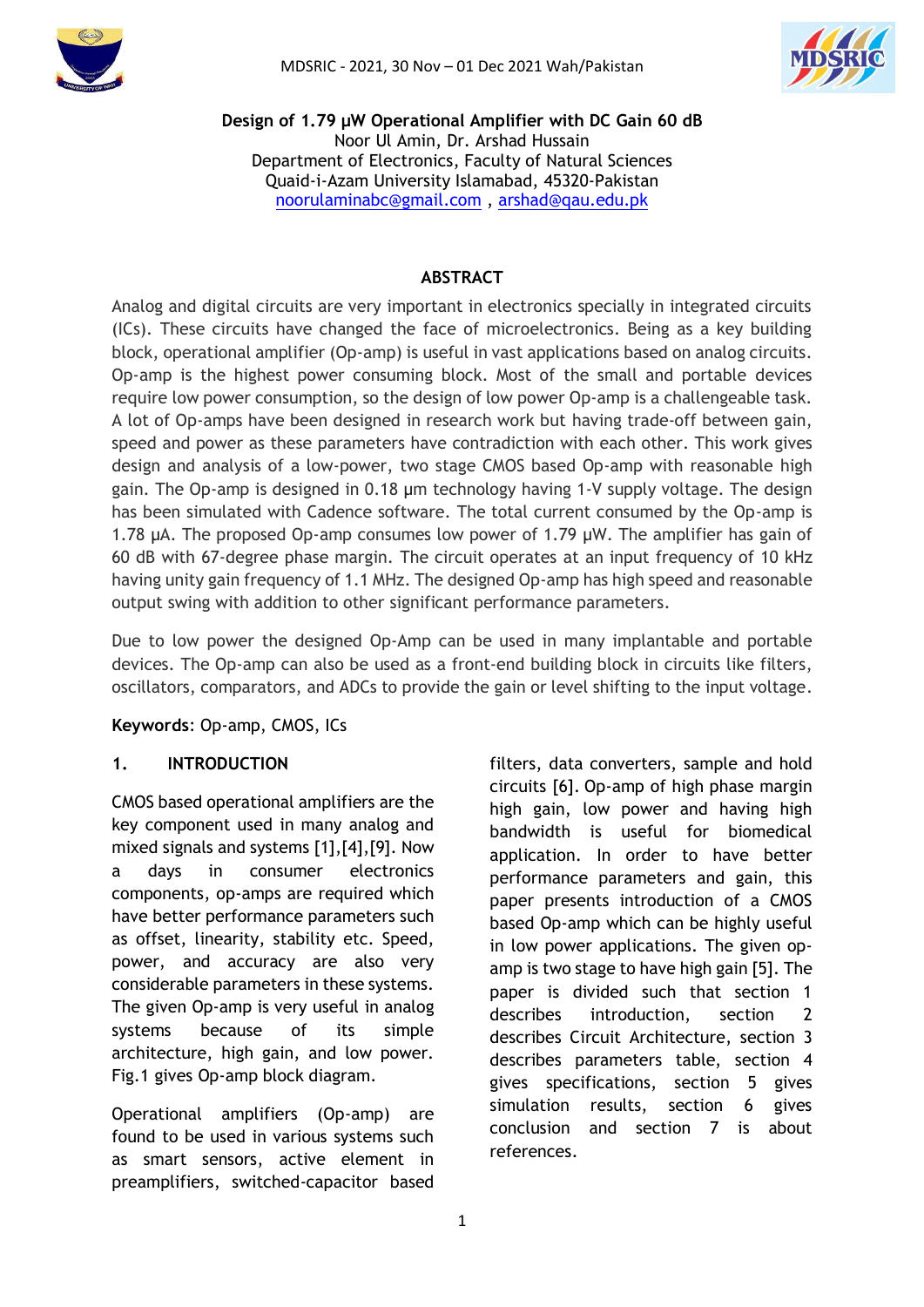





### **Figure 1: Operational Amplifier**

### **2. Circuit Architecture**

Multi-stage op-amp is used a lot in research work by cascading several stages. But one disadvantage of multi-stage is that it may degrades the stability [7]. The proposed Op-amp circuit consist of two stages given in Fig.2. The given circuit is low power as compared to other Op-amp topologies.[2] The single stage comprises of M1-M4 PMOS and M5-M9 NMOS transistors. The circuit is based on inputs differentially based having common source at the second stage. The concept of differential based input is used to give initial gain, whereas second stage is used to increase the gain and optimize the output swing.

For designing a two-stage op-amp having stability, various compensation methods are applied with op-amp. Different compensation methods are used such as capacitor based self-compensation, feed forward compensation having an additional amplifier, negative miller compensation and pole splitting miller compensation. RC miller compensation gives high gain with proper voltage swing as compared to other compensation methods. [3]. The capacitor at the output is connected for phase margin. This compensation capacitor at the output causes to split apart the poles associated with them [8]. Input transistors include NMOS transistors M7 and M8. The first stage output is given as input to second stage.



**Figure 2: Given Op-amp**

#### **3. PARAMETERS TABEL**

The proposed Op-amp is designed in cadence software and its different parameters are measured which are given in table.1.

Table 1: Parameters Table

| Parameter                | <b>Measured Value</b> |
|--------------------------|-----------------------|
| DC Gain                  | 60dB                  |
| Phase Margin             | $67^\circ$            |
| <b>Unity Gain</b>        | $1.1$ MHz             |
| Frequency                |                       |
| Vdd                      | 1-V                   |
| <b>Power Dissipation</b> | 1.79µW                |

#### **4. SPECIFICATIONS**

The Op-amp is designed by varying width of different transistors so that to acquire the desired gain. The length, width and current across each transistor are given in table.2.

Table 2: Specifications Table

| Transistor             | W/L              | Current            |
|------------------------|------------------|--------------------|
| M1, M2                 | 16µm/180nm       | 555.9nA            |
| M3, M4                 | $6 \mu m/180$ nm | 555.9nA            |
| M5, M6                 | $9 \mu m/180$ nm | 555.9nA            |
| M7, M8                 | 220nm/180nm      | 555.9nA            |
| M <sub>9</sub>         | 440nm/180nm      | $1.11\mu A$        |
| $\overline{M}$ 10, M11 | 405nm/180nm      | 338nA              |
| M12, M13               | 225nm/180nm      | 338 <sub>n</sub> A |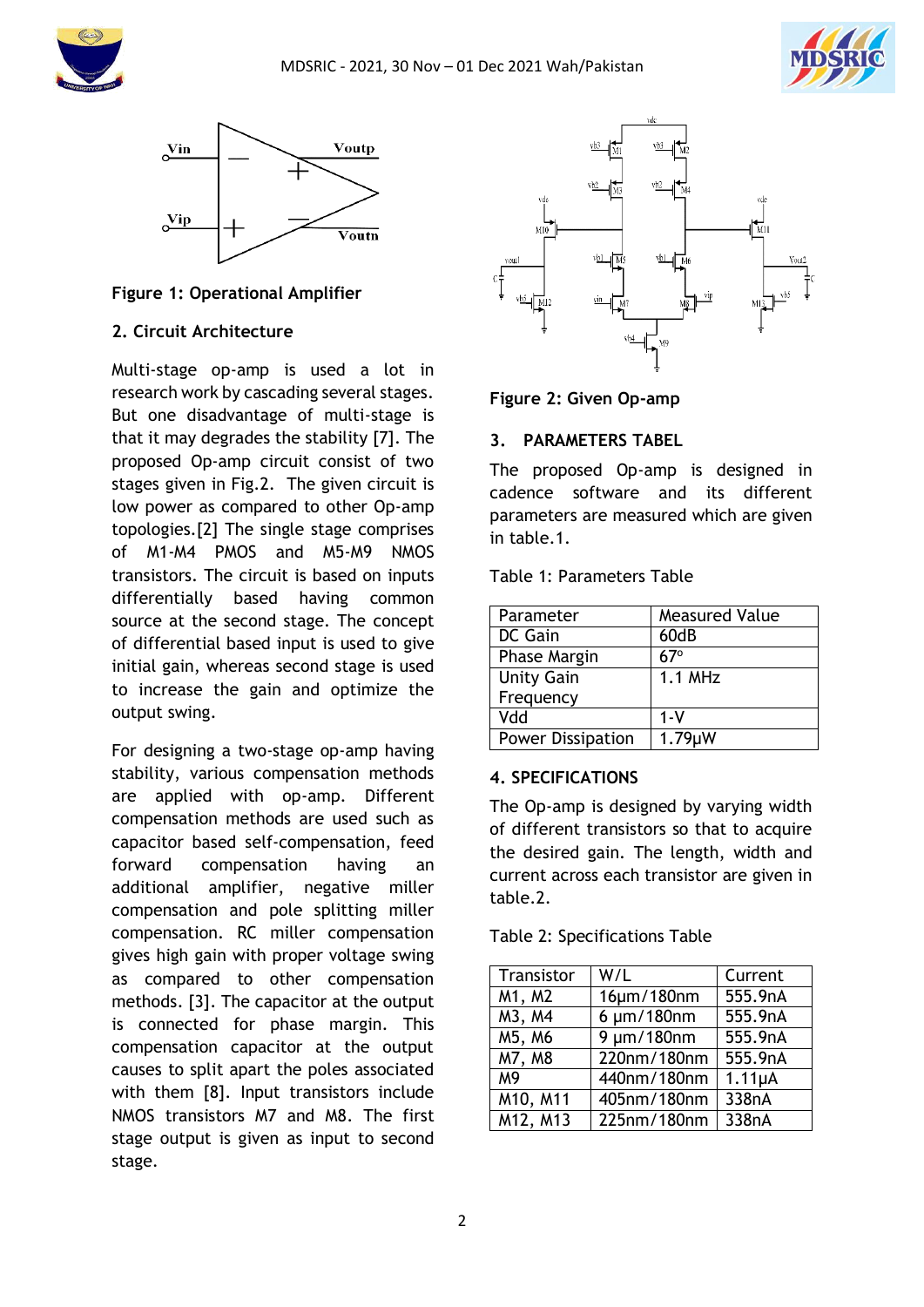



# **5. SIMULATION RESULTS**

The given Op-amp is simulated through cadence software at 180nm CMOS technology. Both transient and AC analysis are carried out with measurement of gain and phase margin. Gain and phase margin of designed Op-amp are given below in Fig.3.



# **Figure 3: Simulated Result**

#### **6. CONCLUSION**

Two stage CMOS based Op-amp is designed and simulated through cadence at 0.18µm CMOS technology. The designed Op-amp is low power with reasonable gain. Due to these parameters Op-amp can be used as a front-end building block in many circuits.

# **7. REFERENCES**

[1] **Idris, M.I., Yusop, N., Chachuli, S.A.M. and Ismail, M.M.**, 2014. Low power operational amplifier in 0.13 um technology. *Low Power Operational Amplifier in 0.13 um Technology*, *9*(1), pp.34-44.

- [2] **Gulati, K. and Lee, H.S.**, 1998. A high-swing CMOS telescopic operational amplifier. *IEEE Journal of Solid-State Circuits*, *33*(12), pp.2010-2019.
- [3] **Shylu, D.S., Moni, D.J. and Kooran, B.**, 2014. Design and analysis of a two-stage miller compensated op-amp suitable for ADC applications. *IJRET: International Journal of Research in Engineering and Technology eissn*, pp.2319-1163.
- [4] **Dash, A., Mandal, S.K., Patro, B.S. and Anand,** A., 2013, April. A low offset fast settling rail-to-rail stable operational amplifier in 180 nm technology. In *2013 IEEE Conference on Information & Communication Technologies* (pp. 793-797). IEEE.
- [5] **Jin, W. and Yulin, Q.,** 2004, October. Analysis and design of fully differential gain-boosted telescopic cascode opamp. In *Proceedings. 7th International Conference on Solid-State and Integrated Circuits Technology, 2004.* (Vol. 2, pp. 1457-1460). IEEE.
- [6] **Sen, S. and Leung, B.,** 1996. A class-AB high-speed low-power operational amplifier in BiCMOS technology. *IEEE Journal of Solid-State Circuits*, *31*(9), pp.1325- 1330.
- [7] **Nagulapalli, R., Hayatleh, K., Barker, S., Zourob, S., Yassine, N. and Reddy, B.N.K.,** 2018, July. A Technique to Reduce the Capacitor Size in Two Stage Miller Compensated Opamp. In *2018 9th International Conference on Computing, Communication and Networking Technologies (ICCCNT)* (pp. 1-4). IEEE.
- [8] **Mahattanakul,** J., 2005. Design procedure for two-stage CMOS operational amplifiers employing current buffer. *IEEE Transactions*